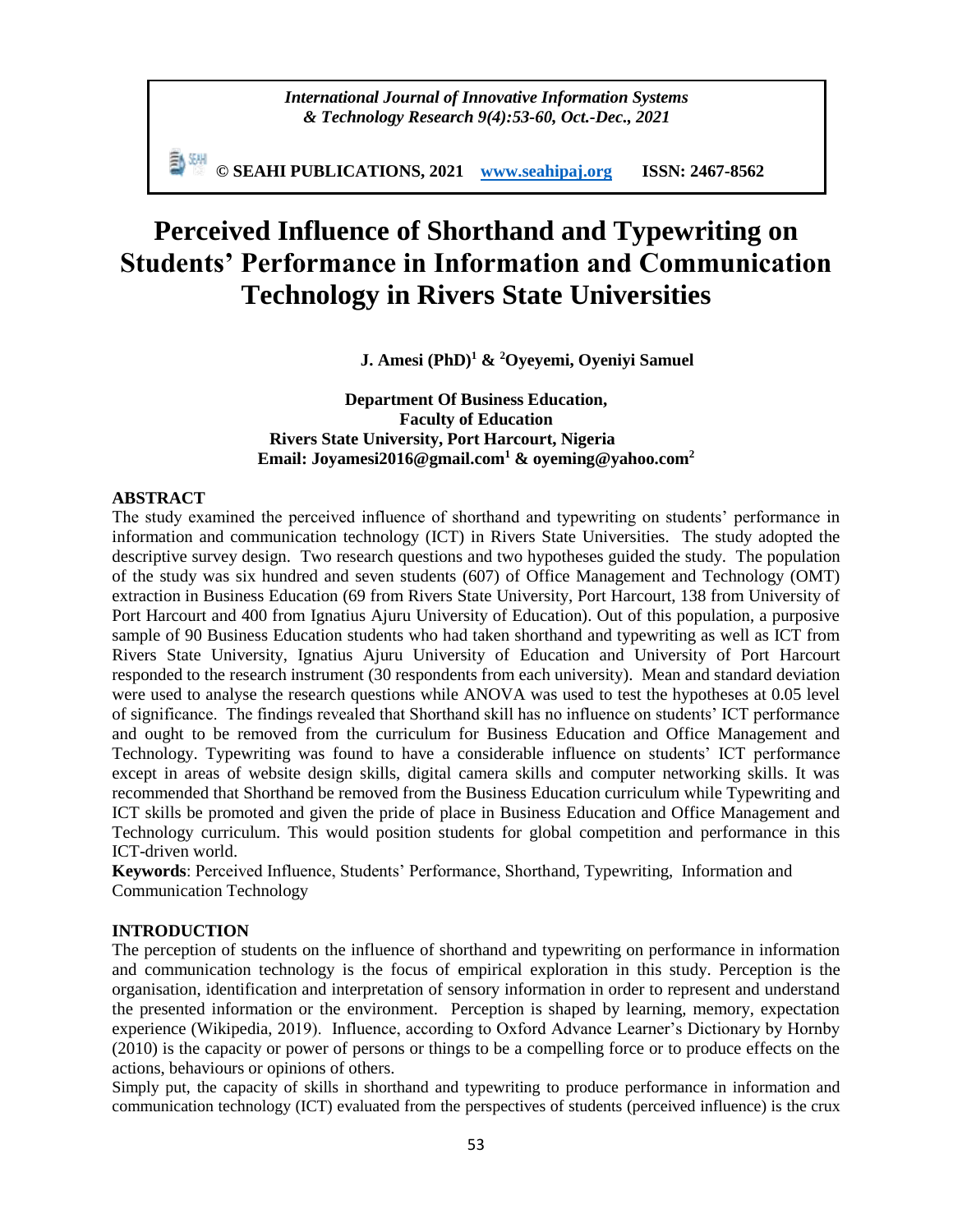of this study. Koko (2015) described shorthand as a method of writing by sound and written signs based on the sounds of English words which are divided into forty consonants, vowels and diphthong signs. Amesi and Okiridu (2019) furthered this apt description by submitting that shorthand is an elegant system of taking rapid notes. Koko (2015) also described typewriting as one of the means of data processing which has undergone different changes. Koko opined that recent development in science and technology brought about by the advent of computer technology have shown the obvious need of speed and accuracy in data processing practices.

Student's performance, for the purpose of this study, connotes academic performance. Academic performance according to Amiel Murray-ward in Oyeyemi (2017), is the outcome of education and the extent to which a student, teacher or institution has achieved her educational goals. It can also be described as the observable and measurable behaviour of a student in a particular situation (Yusuf in Oyeyemi, 2017). Asuru in Oyeyemi (2017) submitted that academic performance is the measure of the extent to which a learner has acquired certain information or mastered certain skills based on planned programme of training or instruction. Asuru in Oyeyemi (2017) identified the achievement test as very relevant. Information and communication technology (ICT), according to Onwuachu and Agim (2018), involve various forms of technology such as computers, digital forms of communication, educational and social tools that enable communication and collaboration among users. Taher in Onwachu and Agim (2018) submitted that information and communication technology (ICT) is an umbrella term that includes any communication device or application encompassing: radio, television, cellular phones, computers and network hardware and software, satellite systems and others, as well as the various services and applications associated with them such as video conferencing and distance learning. The major limiting factor to the application of ICT in Nigeria is poor supply of electricity (Ogunji, 2012; Aguba, 2012; Alumode, 2012).

## **Influence of Shorthand and Typewriting Skills on information and Communication Technology (ICT) Skills**

Skills enumeration in shorthand and typewriting may just be summarized as shorthand writing skills and keyboarding or typewriting skills (Koko, 2015). Koko further opined that these skills are being superceded by information and communication technology skills.

Information and communication technology skills according to Turner in Owuachu and Agim (2019) are skills required to operate or use computer, tablet or mobile phone, send email, browse the internet, make a video call among others. They are the skills needed to use efficiently the elementary functions of information and communication technologies to access, retrieve, store, produce, present and exchange information and to communicate and participate in collaborative networks via the internet. Turner in Owuachu and Agim (2018) identified the following as ICT skills:

Downloading software from the web skills, computer software installation skills, webCT or Blackboard teaching skills/E-learning skills, videoconferencing skills, computer-related storage devices (disks Zipdisks, DVDs, CDs, USB drives) skills, scanner application skills, personal digital assistants (PDAS) skills, deep web knowledge/skills, educational copyright knowledge/skills, computer security knowledge/skills, word processing skills, spreadsheet skills, database skills, electronic presentation skills, web navigation skills, website design skills, e-mail management skills, digital camera skills, computer networking skills, file management and windows explorer skills.

The skill of shorthand writing faded away with the advent of pocket tape recorders (another product of technology) which could faithfully record speech (Amesi & Okiridu, 2019). Oborah and Eze (2013) as well as Robert (2011) observed that the traditional skills of manual typewriting are dropped for information and communication technology (ICT) and keyboarding. Oborah and Eze (2013) submitted further that keyboarding by touch is infused into ICT. This has the implication of inputing keyboarding (the upgraded typewriting skill) into ICT as a feeder skill for use in word processing, desktop publishing and web design software according to Oborah and Eze (2013), this change was due to the current global developments in ICT. The skill of typewriting (though facing out and helpful in data processing) has not met the obvious need of skill and accuracy provided for with computer technology (Koko, 2015).

Oborah and Eze (2013) as well as Koko (2015) have not made any case for possible influence of shorthand and typewriting on performance in information and communication technology. Only typewriting (though declared as facing out) is seen as a feeder skill relative to data and word processing in information and communication technology. Supporting this position with the declaration of progressive extinction for shorthand, Abdullahi (2009), Fidler (2015), Parkinson (2016) and Onwuachu and Agim (2018) see no influence of shorthand and typewriting on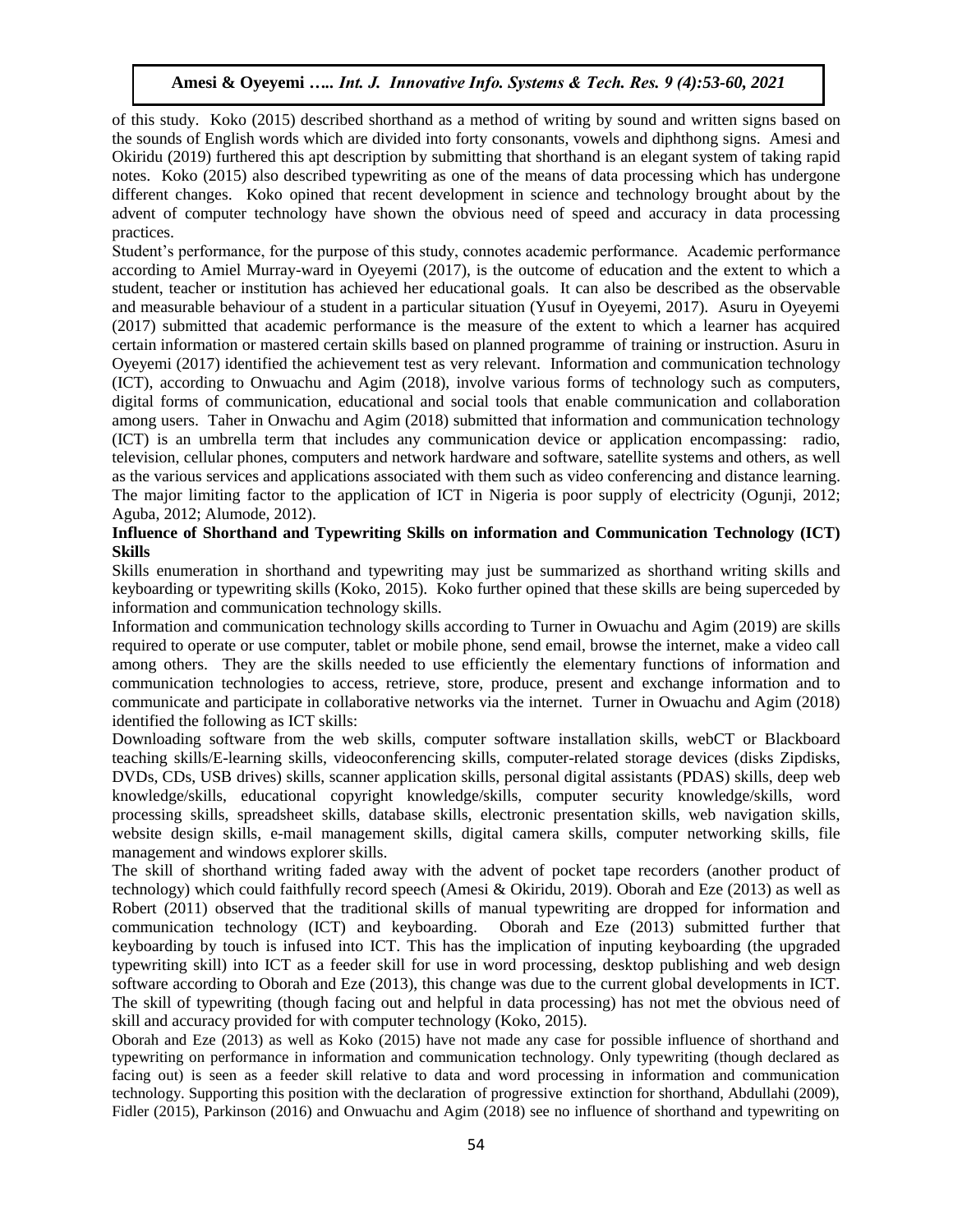performance in information and communication technology. They advocated the replacement of shorthand and typewriting skills with information and communication technology skills. Owizy (2015) as well as Abiodun and Yemisi (2017) however disagreed with this position upholding the continuous relevance of shorthand in modern office operation.

#### **Statement of the Problem**

Shorthand and typewriting (despite the question of its relevance) is still being offered as a course in Business Education and in Office Management and Technology (OMT). It is however being offered alongside Information and Communication Technology in our schools. It was found that students' performance in shorthand and typewriting influence their performance in Information and Communication Technology (Koko, 2015).

The researcher's observation is contrary to the earlier submission by Koko (2015) that some students with typewriting and shorthand skills perform better in ICT in the areas of word processing skills, spread sheet skills and even data base skills among other ICT skills. This presents a seeming justification for the relevance of shorthand and typewriting in our school system. This study therefore sought to determine the influence of shorthand and typewriting skills on students' performance in Information and Communication Technology (ICT) in Rivers State universities.

#### **Purpose of the Study**

The aim of this study was to assess the perceived influence of shorthand and typewriting skills on students' performance in information and communication technology in Rivers State universities. Specifically, the study sought to:

- 1. Determine the influence of shorthand skills on students' performance in information and communication technology in Rivers State universities.
- 2. Determine the influence of typewriting skills on students' performance in information and communication technology in Rivers State universities.

#### **Research Questions**

Two basic questions guided the study:

- 1. What is the influence of shorthand skills on students' performance in information and communication technology in Rivers State universities?
- 2. What is the influence of typewriting skills on students' performance in information and communication technology in Rivers State universities?

## **Hypotheses**

Two hypotheses were formulated and tested at 0.05 level of significance:

- 1. There is no significant difference between the mean responses of students in Rivers State University, Ignatus Ajuru University of Education and University of Port Harcourt on the influence of shorthand skills on students' performance in information and communication technology in Rivers State Universities.
- 2. There is no significant difference between the mean responses of students in Rivers State University, Ignatus Ajuru University of Education and University of Port Harcourt, on the influence of typewriting skills on students performance in ICT in Rivers State Universities.

#### **METHODS**

The study adopted the descriptive survey research design. This was because the study involved collection of data from respondents located in the three government owned universities in Rivers State. A population of 607 Business Education students of OMT extraction was used for this study out of which a purposively chosen sample of 90 Business Education students (OMT extraction) who had taken shorthand and typewriting as well as information and communication technology as courses accepted to participate in the survey such that 30 respondents were from Rivers State University (RSU), 30 respondents from Ignatius Ajuru University of Education (IAUE) and 30 respondents from University of Port Harcourt (Uniport). Data were collected through self–structured questionnaire of 20 items derived from research questions. The questionnaire was titled: Perceived Influence of Shorthand and Typewriting on Students' Performance in Information and Communication Technology (PISTSPICT). The questionnaire was designed on a four point rating scale of High Influence (HI), Moderate Influence (MI), Low Influence (LI) and Very Low Influence (VLI) with nominal values of 4, 3, 2 and 1 respectively. The questionnaire was content–validated by three specialists (two from Business Education and one from measurement and evaluation). In line with the technical advice given by the three experts, amendments were made to improve the clarity and relevance of the instrument. Twenty (20) copies of the questionnaire were used for test retest method within a time interval of two weeks as a trial in Kenuel Benson Polytechnic to secretarial studies students who have taken shorthand and typewriting as well as information and communication technology as courses. This 20 respondents were outside the selected population and sample of the research to test the reliability of the instrument. A reliability coefficient value of 0.82 was obtained using the Pearson Moment Correlation Coefficient (See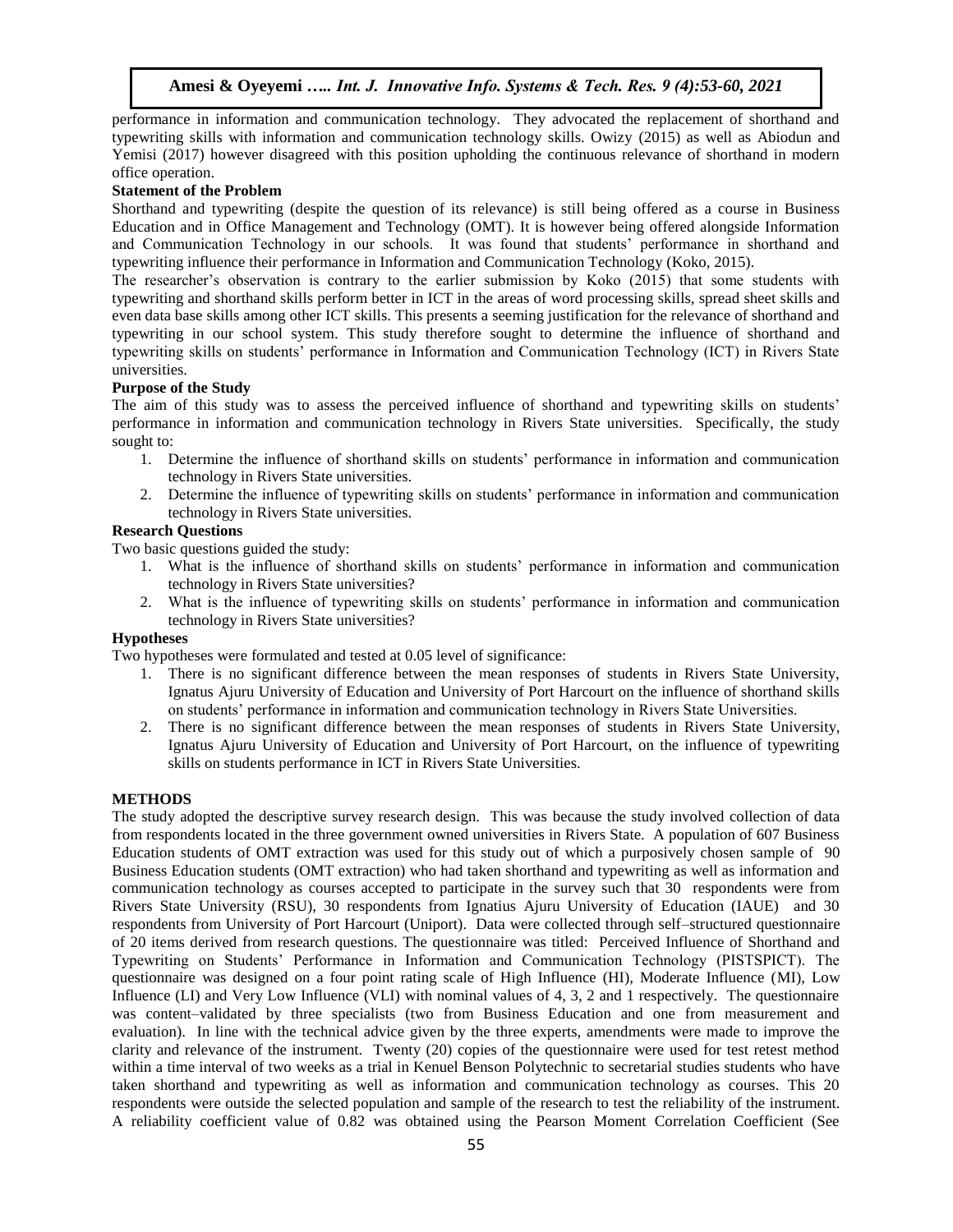Appendix B.) The data were finally collected by the researcher with the aid of three trained research assistants positioned in the three universities focused for data collection. The research questions were analysed using mean and standard deviation. The cut-off point was fixed as 2.50 and it was concluded that any value below 2.50 mean score was regarded as low influence while above 2.50 was moderate influence or high influence. The two null hypotheses were tested at 0.05 level of significance using ANOVA. The decision rule was: reject the null hypothesis if the fcalculated is greater than the f-critical value or otherwise accept the null hypothesis. For easy interpretation of table, the following is relevant:

| $3.50 - 4.00$ | $=$ High Influence     |
|---------------|------------------------|
| $2.50 - 3.49$ | $=$ Moderate Influence |
| $1.50 - 2.49$ | $=$ Low Influence      |
| $0.50 - 1.49$ | $=$ Very Low Influence |

#### **RESULTS**

**Research Question 1:** *What is the influence of shorthand skill on students' performance in information and communication technology in Rivers State universities?*

**Table 1: Mean Ratings of Students on the Influence of Shorthand Skills on Students Performance in Information and Communication Technology in Rivers State Universities** 

|                | Universities.                                                                             |            |           |                          |             |             |                         |                |           |                       |  |
|----------------|-------------------------------------------------------------------------------------------|------------|-----------|--------------------------|-------------|-------------|-------------------------|----------------|-----------|-----------------------|--|
| S/N            | <b>Items</b>                                                                              | <b>RSU</b> |           |                          |             | <b>IAUE</b> |                         | <b>Uniport</b> |           |                       |  |
|                |                                                                                           |            | <b>SD</b> | <b>Decision</b>          | <b>Mean</b> | <b>SD</b>   | <b>Decision</b>         | <b>Mean</b>    | <b>SD</b> | <b>Decision</b>       |  |
|                | The following are<br>influence of shorthand<br>skills on students'<br>performance in ICT: |            |           |                          |             |             |                         |                |           |                       |  |
| 1.             | Downloading software<br>from the web skills                                               | 1.50       | 0.72      | Low<br>influence         | 1.47        | 0.83        | Low<br>influence        | 1.13           | 0.34      | Low<br>influence      |  |
| 2.             | Computer software<br>installation skills                                                  | 1.00       | 0.00      | Low<br>influence         | 1.00        | 0.00        | Very Low<br>influence   | 1.00           | 0.00      | Very Low<br>influence |  |
| 3              | WebCT or Blackboard<br>teaching skills                                                    | 1.07       | 0.25      | Low<br>influence         | 1.07        | 0.25        | Very Low<br>influence   | 1.00           | 0.00      | Very Low<br>influence |  |
| $\overline{4}$ | Video<br>conferencing<br>skills                                                           | 1.47       | 0.83      | Low<br>influence         | 1.07        | 0.25        | Low<br>influence        | 1.00           | 0.00      | Very Low<br>influence |  |
| 5.             | Computer-related<br>storage device (CDs,<br>USB, DVD) skills                              | 1.50       | 0.72      | Low<br>influence         | 1.13        | 0.34        | Low<br>influence        | 1.13           | 0.34      | Low<br>influence      |  |
| 6.             | application<br>Scanner<br>skills                                                          | 1.00       | 0.00      | Very<br>Low<br>influence | 1.00        | 0.00        | Very Low<br>influence   | 1.00           | 0.00      | Very Low<br>influence |  |
| 7              | Personal digital<br>assistants (PDAs) skills                                              | 1.00       | 0.00      | Very<br>Low<br>influence | 1.00        | 0.00        | Very Low<br>influence   | 1.00           | 0.00      | Very Low<br>influence |  |
| 8              | Deep Web skills                                                                           | 1.00       | 0.00      | Very<br>Low<br>influence | 1.00        | 0.00        | Very Low<br>influence   | 1.00           | 0.00      | Very Low<br>Influence |  |
| 9              | Educational copy right<br>skills                                                          | 1.47       | 0.83      | Low<br>influence         | 1.50        | 0.72        | Low<br>influence        | 1.13           | 0.34      | Low<br>influence      |  |
| 10             | security<br>Computer<br>skills                                                            | 1.00       | 0.00      | Very<br>Low<br>influence | 1.00        | 0.00        | Very Low<br>influence   | 1.00           | 0.00      | Very Low<br>influence |  |
|                | Total                                                                                     | 12.01      | 3.35      |                          | 11.24       | 2.39        |                         | 10.39          | 1.02      |                       |  |
|                | <b>Grand means</b>                                                                        | 1.20       | 0.34      | Low<br><b>Influence</b>  | 1.12        | 0.24        | Low<br><b>Influence</b> | 1.04           | 0.10      | Low<br>influence      |  |

**Source: Field Survey, 2019**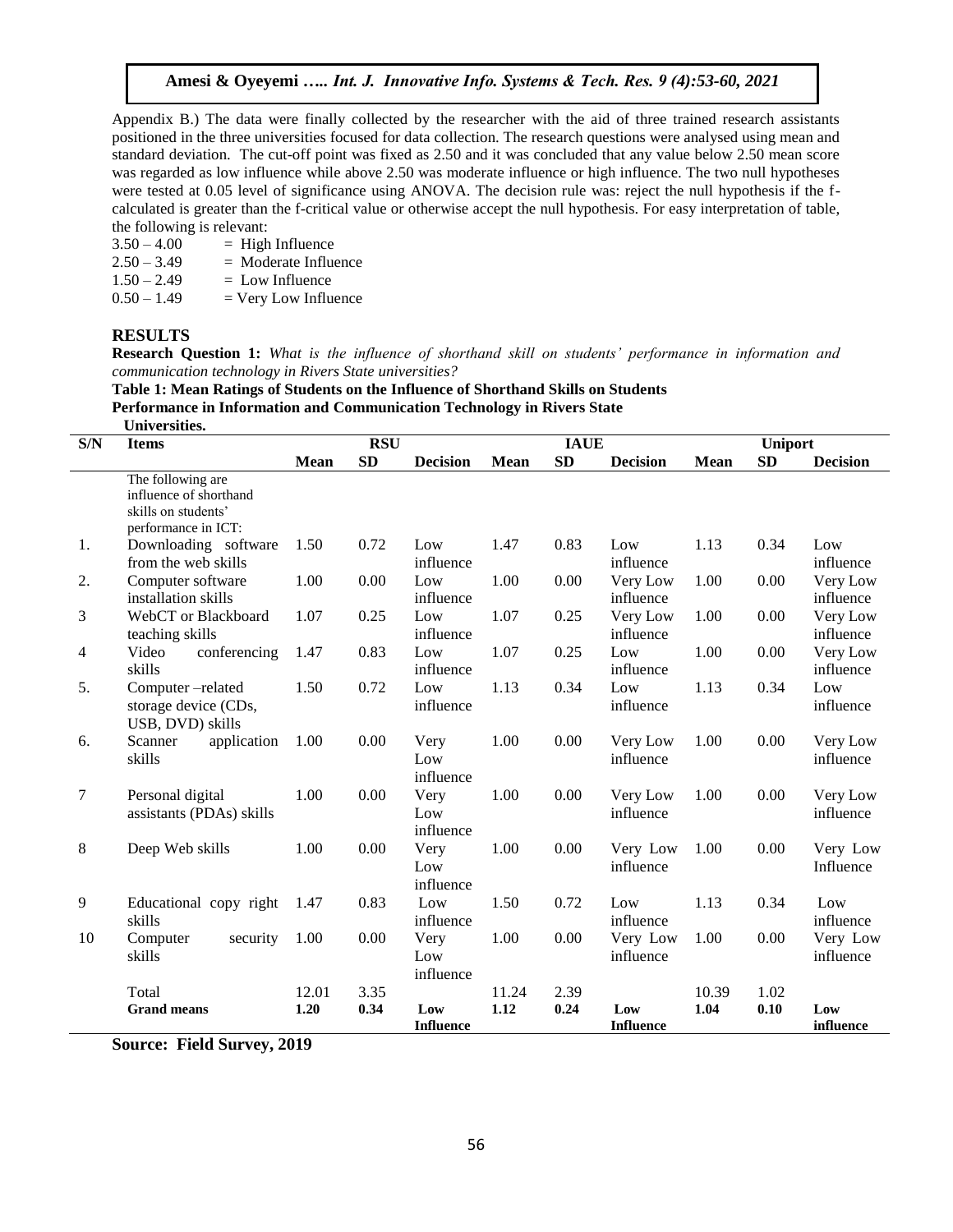The analysis of items 1-10 used to answer research question one in Table 1 above indicates that the mean score of all the ten items were found to be less than the fixed score of 2.50 for moderate influence. This can also be ascertained in the grand mean values found to be less than the fixed score for moderate influence (1.20, 1.22, 1.04 < 2.50). The analysis therefore revealed that shorthand skills had no influence on students' performance in information and communication technology skills in Rivers State universities.

**Research Question 2:** *What is the influence of typewriting skills on students' performance in information and communication technology in Rivers State universities?*

| Table 2: Mean Ratings of Students on the Influence of Typewriting Skill on Students' Performance in |  |
|-----------------------------------------------------------------------------------------------------|--|
| <b>Information and Communication Technology in Rivers State Universities.</b>                       |  |

| S/N | <b>Items</b>                                                                                |             | <b>RSU</b> |                              | <b>IAUE</b>    |      |                              |       | <b>Uniport</b> |                              |  |
|-----|---------------------------------------------------------------------------------------------|-------------|------------|------------------------------|----------------|------|------------------------------|-------|----------------|------------------------------|--|
|     |                                                                                             | <b>Mean</b> | SD         | <b>Decision</b>              | <b>Mean</b>    | SD   | <b>Decision</b>              | Mean  | SD             | <b>Decision</b>              |  |
|     | The following are<br>influence of typewriting<br>skills on students'<br>performance in ICT: |             |            |                              |                |      |                              |       |                |                              |  |
| 11. | Word processing skills                                                                      | 3.83        | 0.37       | High<br>influence            | 3.73           | 0.57 | High<br>influence            | 3,83  | 0.37           | High<br>influence            |  |
| 12  | Spreadsheet skills                                                                          | 3.40        | 0.80       | Moderate<br>influence        | 3.67           | 0.61 | High<br>influence            | 3.67  | 0.61           | High<br>influence            |  |
| 13  | Database skills                                                                             | 3.0.3       | 1.11       | Moderate<br>influence        | 3.40           | 0.80 | Moderate<br>influence        | 3.03  | 1.11           | Moderate<br>influence        |  |
| 14  | Electronic<br>presentation<br>skills                                                        | 2.93        | 1.24       | Moderate<br>influence        | 2.92           | 1.23 | Moderate<br>influence        | 2.95  | 1.26           | Moderate<br>influence        |  |
| 15  | Web navigation skills                                                                       | 3.73        | 0.57       | High<br>influence            | 3.03           | 1.11 | Moderate<br>influence        | 2.93  | 1.24           | Moderate<br>influence        |  |
| 16  | Web site design skills                                                                      | 2.46        | 1.23       | Low<br>influence             | 1.47           | 0.83 | Very low<br>influence        | 1.07  | 0.25           | Very low<br>influence        |  |
| 17  | E-mail management skills                                                                    | 3.83        | 0.37       | High<br>influence            | 3.73           | 0.57 | High<br>influence            | 3.03  | 1.11           | Moderate<br>influence        |  |
| 18  | Digital camera skills                                                                       | 2.46        | 1.23       | Low<br>influence             | $1.50^{\circ}$ | 0.72 | Low<br>influence             | 2.46  | 1.23           | Low<br>influence             |  |
| 19  | networking<br>Computer<br>skills                                                            | 2.46        | 1.23       | Low<br>Influence             | 2.30           | 1.35 | Low<br>Influence             | 2.46  | 1.23           | Low<br>influence             |  |
| 20  | File<br>management<br>and<br>windows explorer skills                                        | 3.03        | 1.11       | Moderate<br>Influence        | 3.67           | 0.61 | High<br>Influence            | 3.73  | 0.57           | High<br>Influence            |  |
|     | Total                                                                                       | 31.16       | 9.26       |                              | 29.42          | 8.40 |                              | 29.16 | 8.98           |                              |  |
|     | <b>Grand Means</b>                                                                          | 3.12        | 0.93       | Moderate<br><b>Influence</b> | 2.94           | 0.84 | Moderate<br><b>Influence</b> | 2.92  | 0.90           | Moderate<br><b>Influence</b> |  |

## **Source: Field Survey, 2019**

Table 2 revealed the mean responses of respondents used to answer research question two in which the mean scores of items 11-15, 17 and 20 were generally greater than 2.50 index score for moderate influence, on the contrary items 16, 18 and19 generally revealed means scores less than the 2.50 index score for low influence. On the whole, the grand mean scores (3.12, 2.94, 2.92) were found to be greater than the fixed index score of 2.50 for moderate influence. Based on the analysis, it was found that, on the whole, typewriting skills had influence on students' performance in ICT in Rivers State Universities.

## **Test of Hypotheses**

**Hypothesis 1:** There is no significant difference between the mean responses of students in Rivers State University, Ignatus Ajuru University of Education and university of Port Harcourt regarding the influence of shorthand skills on students' performance in Information and Communication Technology (ICT) in Rivers State Universities.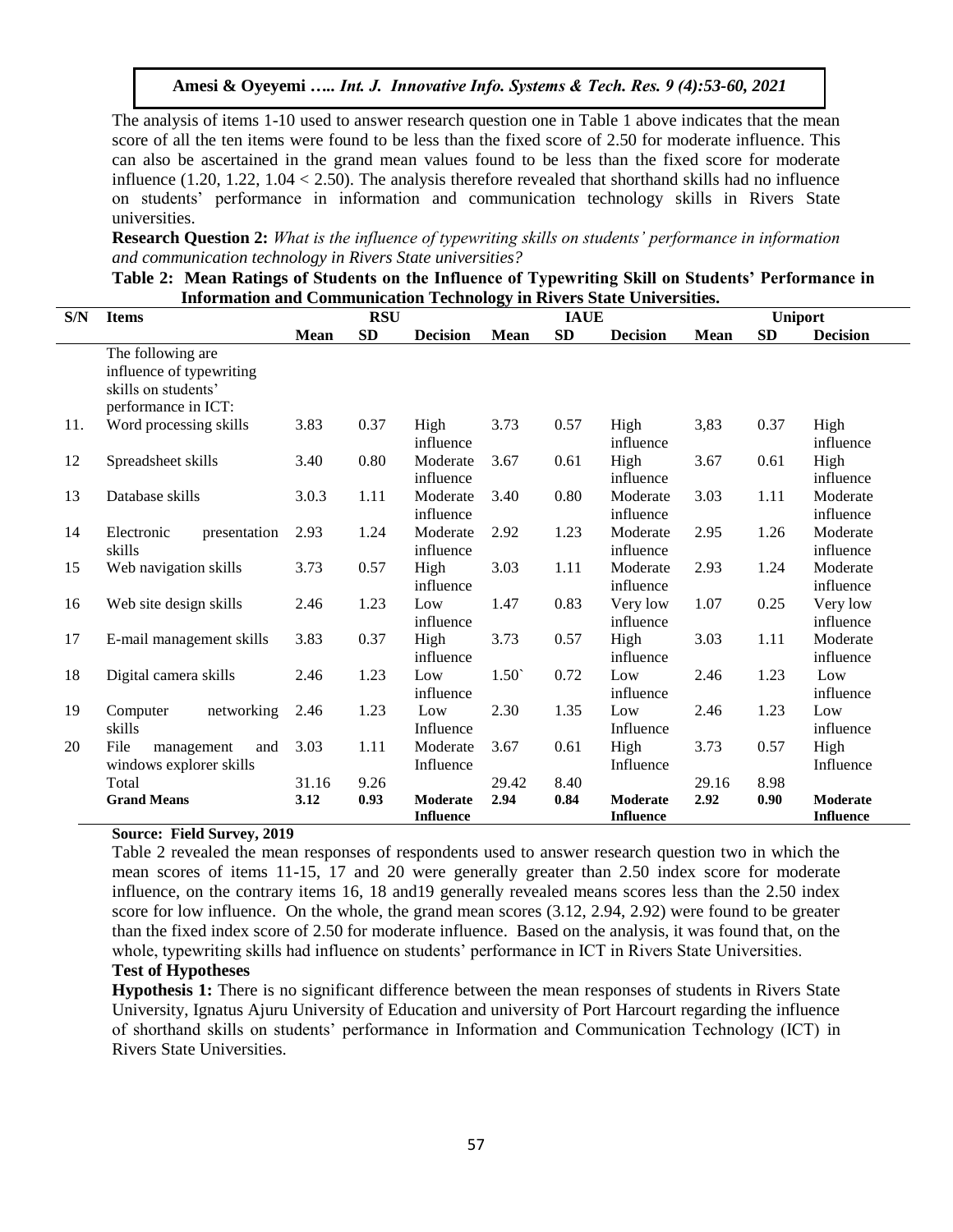| Table 3: Analysis of Variance (ANOVA) Summary of the Mean Responses of Student Regarding    |  |
|---------------------------------------------------------------------------------------------|--|
| the Influence of Shorthand Skills on Students' Performance in Information and Communication |  |
| <b>Technology in Rivers State Universities.</b>                                             |  |

| <b>Sources of Variation</b> | <b>SS</b> | DF  | MS    | <b>F-calculated</b> | <b>F</b> -critical | <b>Decision</b> |
|-----------------------------|-----------|-----|-------|---------------------|--------------------|-----------------|
| <b>Between Groups</b>       | 0.043     |     | 0.022 |                     |                    |                 |
| Within Groups               | 26.158    | 87  | 0.301 | 0.073               | 3.10               | Accepted        |
| <b>Total</b>                | 26.201    | -89 |       |                     |                    |                 |

#### **Source: Field Survey, 2019**

Table 3 shows the computation of ANOVA test statistics of respondents' ratings on the influence of shorthand skills on students' performance in information and communication technology in Rivers State universities at 0.05 level of significance. Guided by the decision rule to reject the null hypothesis if Fcalculated is greater than F-critical value or otherwise accept the null hypothesis, and considering the fact that F-calculated is less than F-critical, the null hypothesis is therefore accepted. It can therefore be concluded that the responses of students regarding influence of shorthand skills on students' performance in information and communication technology (ICT) in Rivers State Universities were not significantly different statistically.

**Hypothesis 2:** There is no significant difference between the mean responses of students in Rivers State University, Ignatius Ajuru University of Education and University of Port Harcourt regarding the influence of type-writing skills on students' performance in information and communication technology (ICT) in Rivers State universities.

## **Table 4: Analysis of Variance (ANOVA) Summary of the Mean Responses of Students**

**Regarding the Influence of Typewriting Skill on Students' Performance in Information and Communication Technology in Rivers State Universities.**

| <b>Sources of Variation</b> | SS      | DF | MS     | <b>F-calculated</b> | <b>F</b> -critical | <b>Decision</b> |
|-----------------------------|---------|----|--------|---------------------|--------------------|-----------------|
| Between Groups              | 0.079   |    | 0.0395 |                     |                    |                 |
| Within Groups               | 195.032 | 87 | 2.242  | 0.018               | 3.10               | Accepted        |
| Total                       | 195.111 | 89 |        |                     |                    |                 |

#### **Source: Field Survey, 2019**

Table 4 shows the computation of ANOVA test statistics of respondents' rating on the influence of typewriting skills on students' performance in information and communication technology in Rivers State Universities at 0.05 level of significance. Guided by the decision rule to reject the null hypothesis if Fcalculated is greater than F-critical value or otherwise accept the null hypothesis; and considering the fact that F-calculated is less than F-critical, the null hypothesis is therefore accepted. It can therefore be concluded that the responses of students regarding the influence of typewriting skill on students' performance in information and communication technology (ICT) in Rivers State Universities were not significantly different statistically.

#### **DISCUSSION**

## **Influence of Shorthand Skills on Students' Performance in Information and Communication Technology in Rivers State Universities**

The findings of research question one proved that shorthand is not a skill of influence relative to students' performance in ICT skills of downloading software from web, installation of computer software, WebCT or blackboard teaching, video conferencing, computer related storage device like CDs, USB, DVD usability, scanner application, personal digital assistants application, Deep web knowledge, educational copyright knowledge and computer security knowledge. This finding is in agreement with the findings of Fidler (2015), Parkinson (2016) and Onwuachu and Agim (2019) who opined that shorthand skill is obsolete and the influence relative to ICT is non-existent in our contemporary world. These researchers advocated the supersession of shorthand skill with ICT skills. The result of hypothesis one showed that there is no significant difference between the mean responses of students in Rivers State University, Ignatus Ajuru University of Education and University of Port Harcourt regarding the zero-influence of shorthand on students' performance in ICT in Rivers State Universities. This simply authenticated the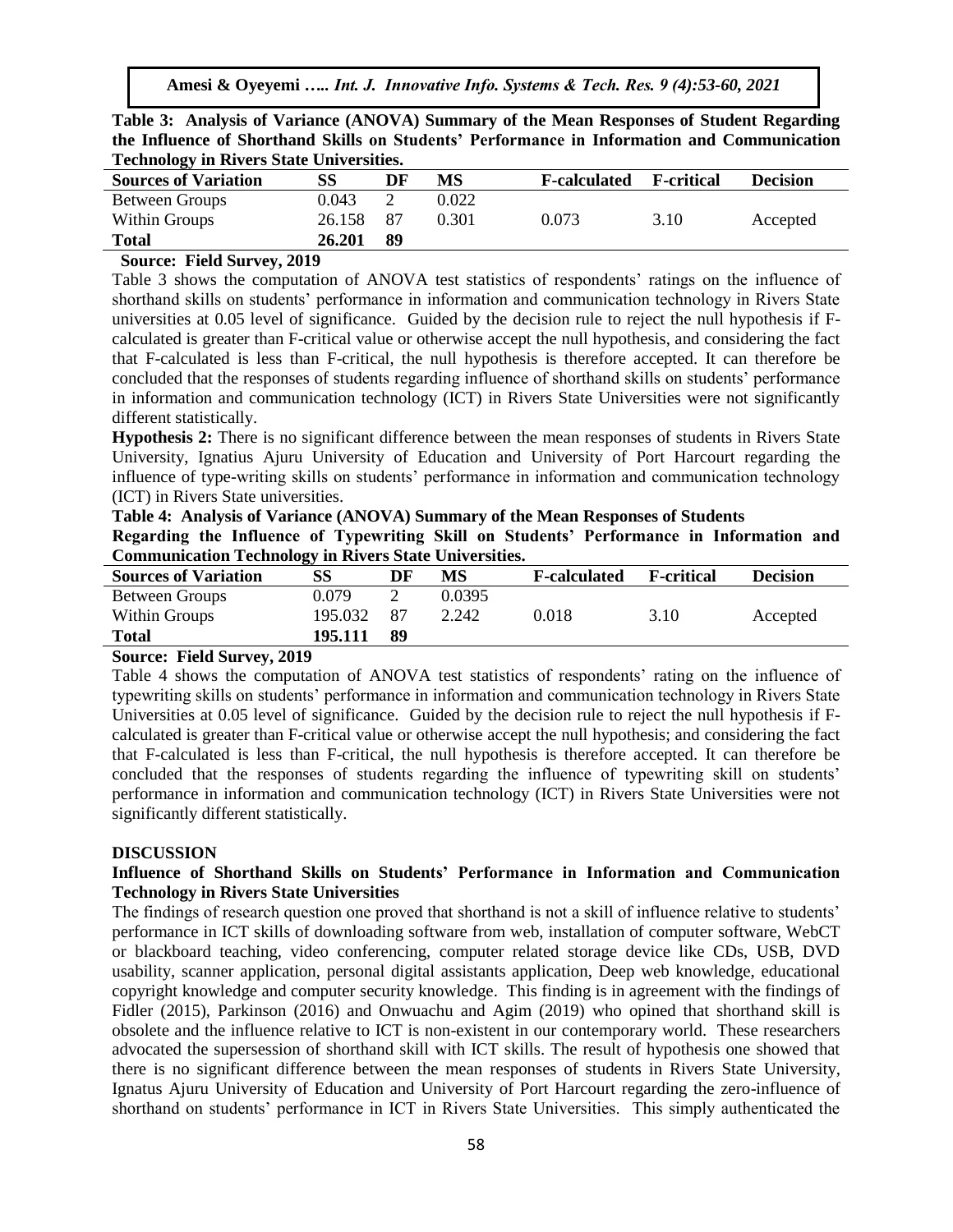findings of research question one earlier stated. This proved the incapacity and zero based influence of shorthand relative to student's performance in ICT. This finding is in tandem with the findings of Onwuachu and Agim (2019) who found that shorthand skill has no place or influence in the present day ICT dominated world. It is empirically justifiable therefore to submit that shorthand skill has no influence on students' performance in ICT in Rivers State universities. As a corollary therefore, investment in shorthand skill development in students should be replaced with investment in ICT skills development in students. This would position students of Business Education in universities properly in this ICT–driven world.

## **Influence of Typewriting Skills on Students' Performance in Information and Communication Technology in Rivers State Universities**

Findings from research question two proved the influence of typewriting skills in ICT in the areas of word processing, spreadsheet skills, database skills, electronic presentation skills, web navigation skills, e-mail management skills and file management and windows explorer skills. The influential capacity of typewriting skills on students' ICT performance was found to be non-existent in the area of web site design skills, digital camera skills and computer net-working skills. This finding is in partial agreement with the findings of Oborah and Eze (2013) that typewriting skills can be infused into performance in ICT in word processing and desktop publishing. It however disagreed with the position of Oborah and Eze (2013) that typewriting skills can influence students' performance in web design software. Result of hypothesis two proved that there is no significant difference between the mean responses of students in Rivers state University, Ignatus Ajuru University of Education and University of Port Harcourt regarding the influence of typewriting skills on students' performance in ICT in Rivers state universities. This is an affirmation of all the findings in research question two. This reinforces the fact that typewriting skill is partly influential to student's performance in ICT in specific areas like word processing, spreadsheet application, and others while it has no influence relative to students' performance in ICT in areas like website design skills digital camera skills and computer networking skills. This latter position advocates the replacement of typewriting skill with modern ICT and keyboarding skills to achieve very high level of speed and accuracy accordingly. This is in agreement with Koko (2015), Owuachu and Agim (2018) and Oborah and Eze (2018). These advocated the extinction of the old traditional typewriting skill and the promotion of ICT and computer, keyboarding skill by touch. Deductively speaking therefore, since shorthand skills have no influence on students' performance in ICT and typewriting skills have some influence on students' performance in ICT particularly when upgraded to computer keyboarding skills with influence in some areas of students performance in ICT, the position that shorthand and typewriting be discarded is only partly supported by this study. Computer keyboarding skill with typewriting skill is a factor of influence in students' performance in ICT. More investment in typewriting or modern keyboarding skills and ICT skills for students is imperative to position students for global performance.

## **CONCLUSION**

This study has actually established the incapacity of shorthand and a significant capacity of typewriting to really influence students' performance in ICT in Rivers State universities. One can therefore conclude that while shorthand skills have no influence on students' performance in ICT in Rivers state universities, typewriting, now called computer keyboarding skills have a significant influence.

## **Educational Implications**

- 1. The implication of the insignificant influence of shorthand skills on students' performance in ICT is that the business education curriculum and office management and technology curriculum have no place for shorthand in this ICT-driven world.
- 2. The implication of the capacity of typewriting skills to influence students' performance in ICT is that computer keyboarding skills should be promoted and given the pride place in business education curriculum and office management and technology curriculum.